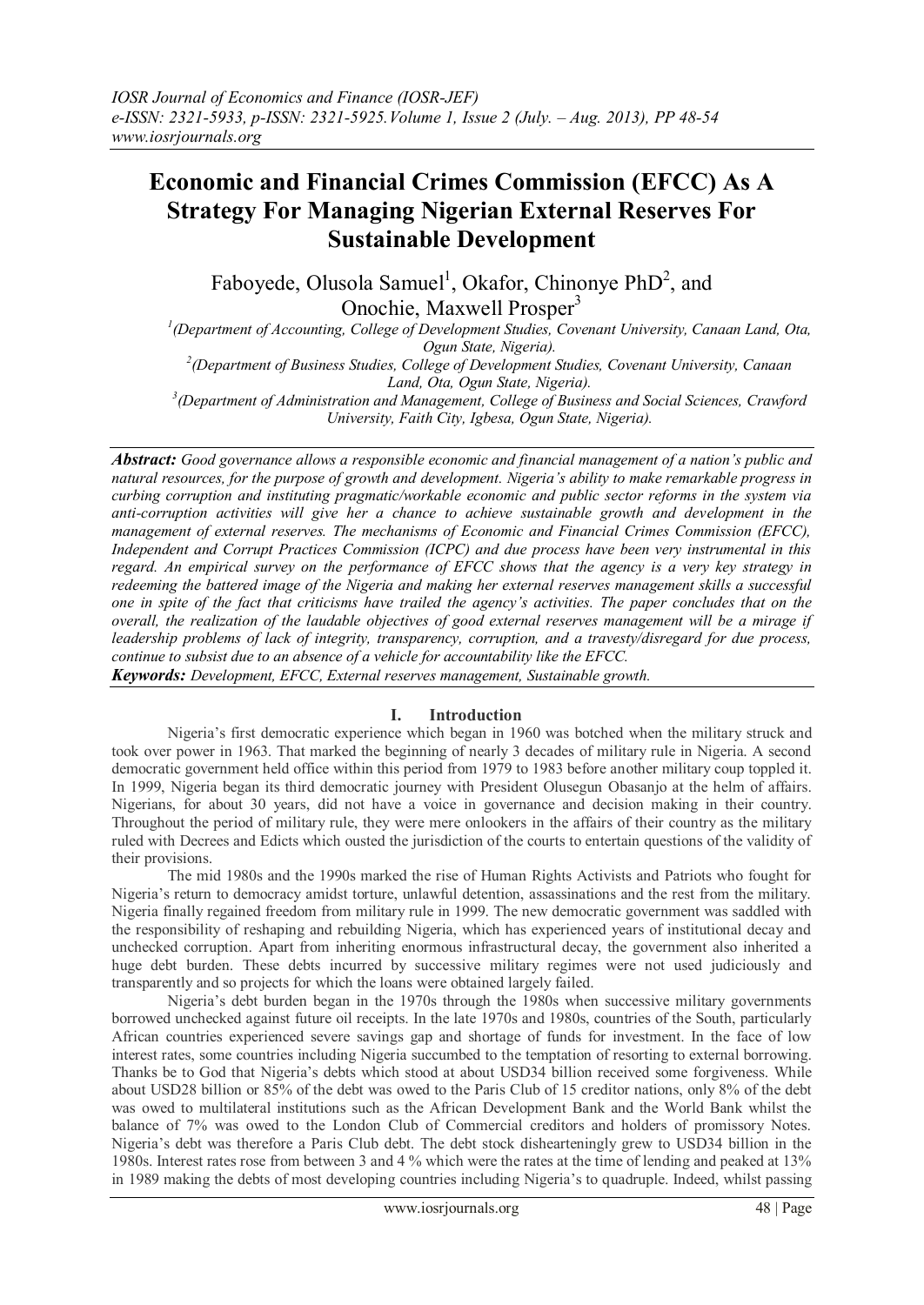a resolution for repudiation of Nigeria's debts on grounds of unsustainability, members of the lower Law making body in Nigeria noted that while the entire debt stock was valued at about USD19 billion in 1985, USD37 billion was paid between 1985 and 2002 and yet about USD34 billion remained outstanding as at December, 2004. Nigeria could really be said on moral grounds claim, to have paid her debts because she had paid over USD42 billion in external debts servicing, an amount which was more than it actually borrowed. (Odu, 2005). Nigeria's creditors were unwilling to heed her request for debt relief for notable reasons such as: Nigeria's large revenue from oil; the problem of corruption in Nigeria; and Poor policy performance,

According to chief of staff to the chairman of the Economic and Financial Crimes Commission (EFCC), about \$20-trillion had been stolen from Nigeria's coffers by leaders who had access to the nation's money between 1960 and 2005. It was saddening to know that the bulk of the \$20-trillion stolen came after year 2000. As at year 2000, record showed that \$100-billion had been stolen, with an external debt of \$33-billion. This showed that the central problem facing the nation was that of governance as leaders were just looting, not caring for the people that they were expected to provide basic amenities for (Haastrup, 2006). According to Independent Advocacy Project, (2010), the absence of good governance does not allow a responsible economic and financial management of public and natural resources, for the purpose of economic growth, social development and poverty reduction.

From the aforementioned, it is evident that the history of corruption in Nigeria is strongly rooted in the over 29 years of military rule, out of 47 years of her statehood since 1960. Successive military regimes subdued the rule of law, facilitated the wanton looting of the public treasury, decapitated public institutions and free speech and instituted a secret and opaque culture in the running of government business. The result was total insecurity, poor economic management, and abuse of human rights, ethnic conflicts and capital flight. Democracy was restored in Nigeria only in May 1999, with the election of the civilian government under the leadership of President Olusegun Obasanjo.

It is against the above background of the need to prevent Nigerians from continued suffering of want and deprivation as a result of the failures and misdeeds of past leaders, realize the tenets and principles of the United Nations which are based on freedom, development and security for all, meet the Millennium Development Goals without help in spite of revenues from oil exports which when spread over her large population of 130 million people translates to no more than 53 cents a day per person, etc that necessitates this paper. This research therefore explores the instrumentality of EFCC in bailing Nigeria out of the pandemic challenges encountered by nations in the effective management of external reserves. The paper further reviews the critical assessment of the performance of EFCC, with a view to examining its impact on the society, and proffering recommendations for its maximum efficiency.

#### **1.1 Hypotheses**

The following null hypotheses will be tested in the course of this work.

Ho: The existence of EFCC is not a relevant component for External Reserves Management in Nigeria. Ho: Curbing of corruption and improving Nigeria's external image are not elements for External Reserves Management.

# **II. External Reserves Management in Nigeria**

External reserves represent the ultimate line of defense if the worthiness of a country is considered important for access to new credits. A respectable level of reserve serves as a notice to the watching international community that the country's economic prospects are good, thereby enhancing the confidence of international investors to bring in foreign investment. The Central Bank of Nigeria is responsible for formulating and realizing the external sector policy objectives of the country. It is to maintain an adequate level of external reserves in the form of monetary gold, reserve position at the International Monetary Fund, holdings of Special Drawing Rights (SDR) and holdings of convertible currencies of other countries to safeguard the international value of the country's legal tender currency and ensure the Country s external economic stability. The CBN has traditionally kept the external reserves as deposits with foreign banks with no known Nigerian interest. But for the first time, the CBN has appointed foreign assets managers to manage part of the country's reserves, in line with global best practice. This is to be done in partnership with 14 Nigerian commercial banks the CBN gave the green light to for management of a portion of the nation's external reserves. The objective for the appointment of external fund managers for the nation's foreign reserves was to allow for professional management, diversification of investment and to leverage on the expertise of the foreign banks to transform Nigerian banks into global financial institutions (Ogbonna, 2006).

The objectives of the management of Nigeria's external reserves are to: provide liquidity for the settlement of transactions with the rest of the world in periods of temporary imbalances in the balance with Nigerian; ensure the availability of foreign exchange for intervention in the foreign exchange market in support of the exchange rate; enhance the country s international credit worthiness; and provide cushion against or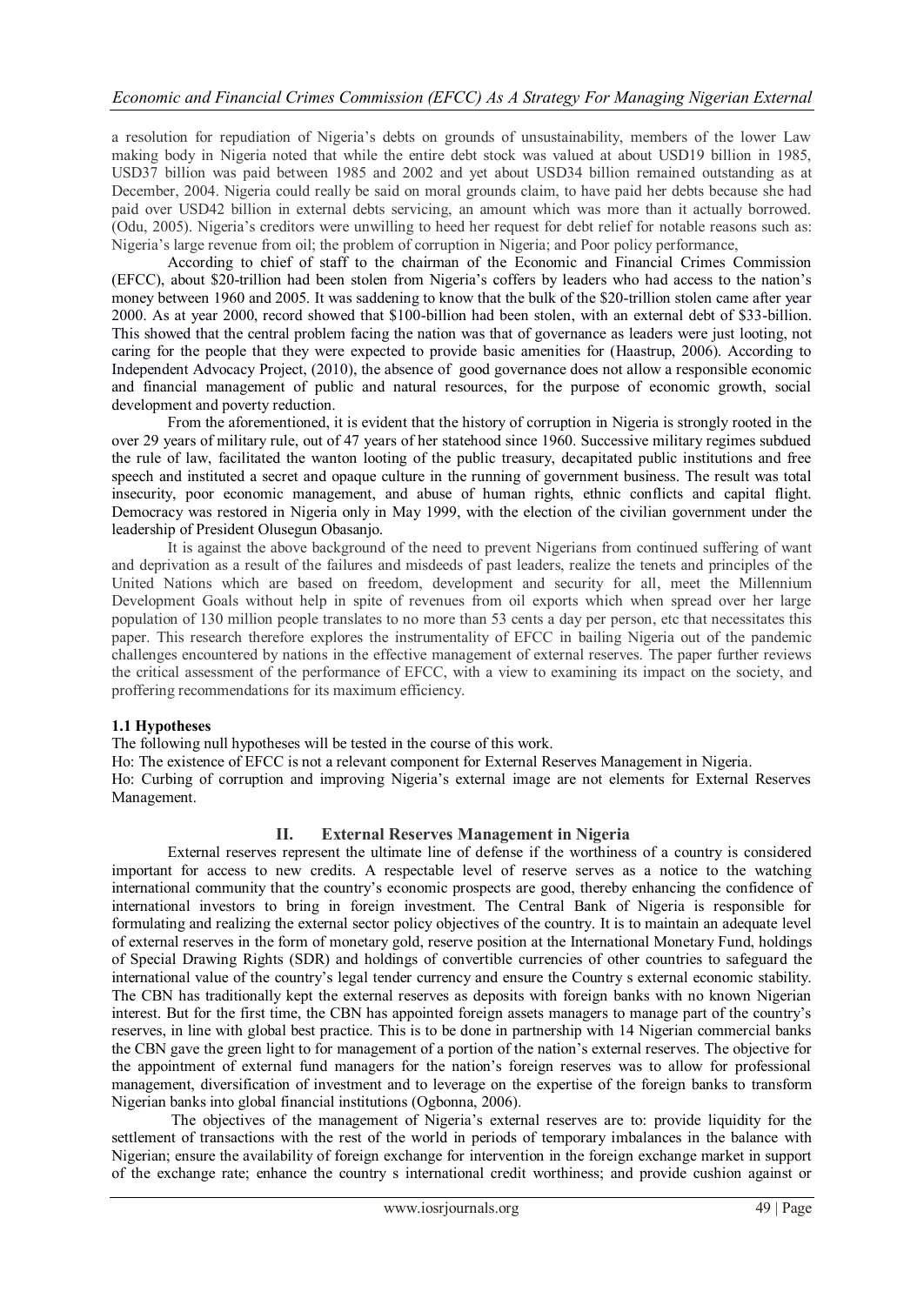buffer against external shocks such as a sudden fall in the prices of exports (economic stability). The higher the domestic propensity to import, the higher the level of reserves required to sustain such level of transactions. At all times, the accepted norm is to maintain enough reserves to cover four months imports (Okigbo, n.d.). For the country to realize her potentials, succeed democratically, and prosper economically on a sustainable basis, the massive and monumental corruption going on in the land must be tamed. (Economic and Financial Crimes Commission, 2006; Obajemu, 2007)).

# **2.1 Transparency and Anti–corruption Efforts in Nigeria**

One cardinal programme of the Federal administration is the fight against corruption and waste in the public service. This has been demonstrated by the establishment of two major anti-graft institutions, the Independent Corrupt Practices (And Other Related Offences) Commission (ICPC) and the Economic and Financial Crimes Commission (EFCC) in 2000 and 2003 respectively. The Government's target is zero tolerance for corruption. Thus, according to Ribadu (2006), anti-corruption strategies engaged marshalled the following policy measures: Promulgation of laws against graft – Independent Corrupt Practices And (Other Related Offences) Commission (ICPC) Act, Economic and Financial Crimes Commission (EFCC) Act, Money Laundering (Prohibition) Act 2004; Strengthening of anti-corruption and other economic crimes Institutions for effective law enforcement; Prosecution and conviction of high ranking administration officials; Tracing, seizing and confiscation of all proceeds of crime; Institution of the Due Process Mechanism in public sector procurements; Privatization of failing public institutions and creating an enabling environment for effective private-public partnerships; monthly publication of distributable revenue from the Federation Account to the different tiers of government; as well as Institution of transparencies in the oil and gas sector through the work of the Extractive Industries Transparency Initiative (NEITI).

# **2.2 Economic and Financial Crimes Commission (EFCC)**

The EFCC which is today the arrow-head in the fight against corruption in Nigeria was established in 2003 as part of a national reform programme to address corruption and money laundering and in answer to the Financial Action Task Force (FATF) concerns about Nigeria's Anti-Money Laundering and Combating the Financing of Terrorism (AML/CFT) laws. EFCC is an inter-agency Commission comprising a 22-member Board drawn from all Nigerian Law Enforcement Agencies (LEAs) and regulators. The Commission is empowered to investigate, prevent and prosecute offenders who engage in

*"Money laundering, embezzlement, bribery, looting and any form of corrupt practices, illegal arms deal, smuggling, human trafficking, and child labour, illegal oil bunkering, illegal mining, tax evasion, foreign exchange malpractices including counterfeiting of currency, theft of intellectual property and piracy, open market abuse, dumping of toxic wastes, and prohibited goods"* 

# (**Section 46, EFCC Establishment Act, 2004**) ( cited in Ribadu, 2006)

The Commission is also responsible for identifying, tracing, freezing, confiscating, or seizing proceeds derived from terrorist activities. EFCC is also host to the Nigerian Financial Intelligence Unit (NFIU), vested with the responsibility of collecting suspicious transactions reports (STRs) from financial and designated non-financial institutions, analyzing and disseminating them to all relevant government agencies and other FIUs all over the world.

In addition to other law relating to economic and financial crimes, including the criminal and penal codes, EFCC is empowered to enforce all the pre-1999 anti-corruption and anti-money laundering laws. Punishment prescribed in the EFCC Establishment Act range from combination of payment of fine, forfeiture of assets and up to five years imprisonment depending on the nature and gravity of the offence. Conviction for terrorist financing and terrorist activities attracts life imprisonment. Indeed, the fear of EFCC is the beginning of financial transparency in Nigeria.

# **2.3 EFCC Milestones So Far**

Since the establishment of EFCC in 2003, it has been involved in the investigation of cases ranging from high profile corruption cases, advanced fee fraud, money laundering, tax evasion, contract scams, identity theft, illegal oil bunkering, bribery, looting, and foreign exchange malpractices. It's been able to cleanse the banking sub-sector, sanitizing it through investigation and prosecution of Chief Executives and other officials for Money Laundering and other frauds. Bank failures which were rampant in the past have now become a thing of the past. It has led the drive to reorganize critical/key agencies and institutions of government such as the Nigeria Police, the Customs and the National Drug Law enforcement Agency (NDLEA) cleansing them of their hitherto steeped corruption.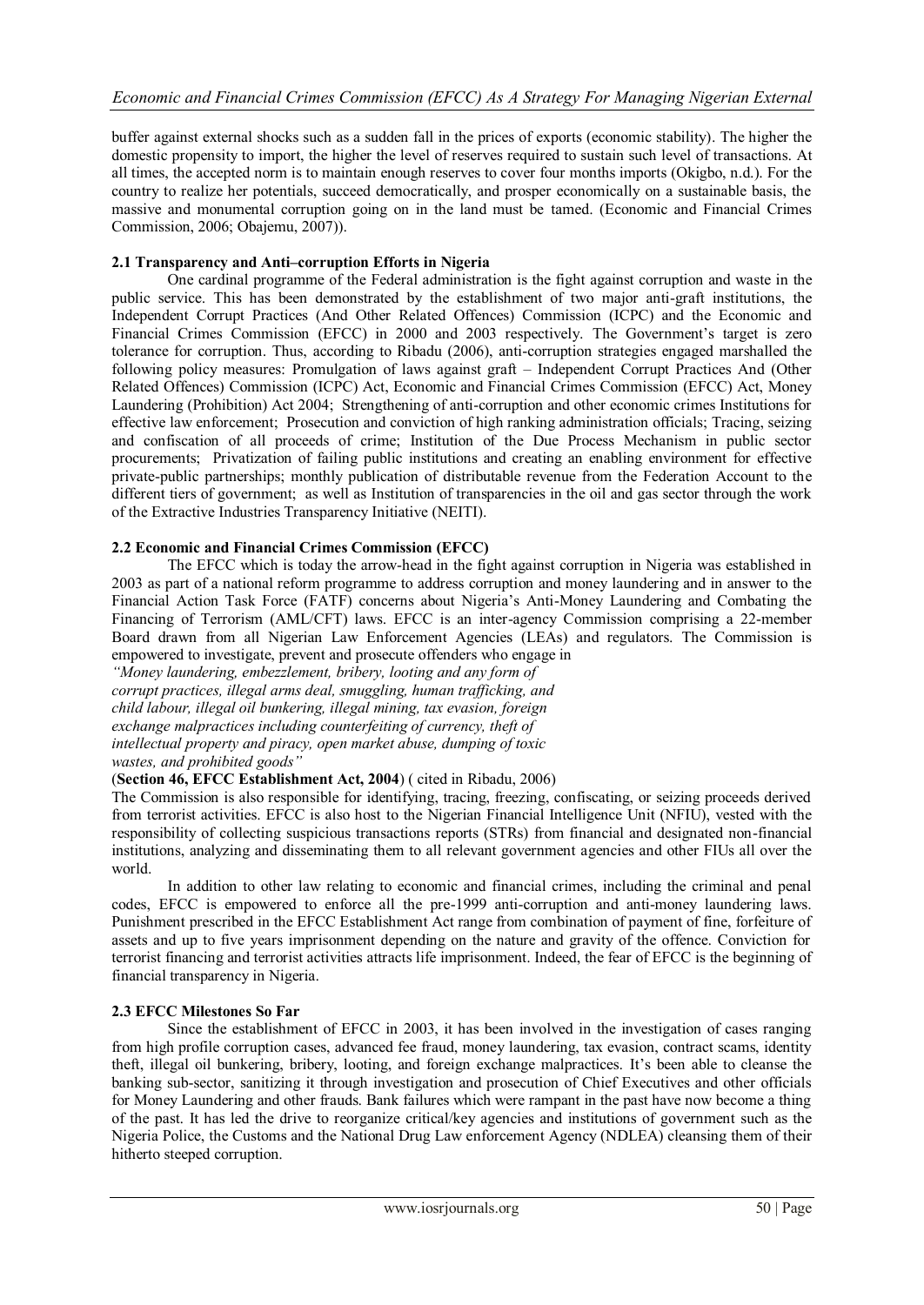Further, the Commission has successfully prosecuted and secured convictions against top government functionaries, including the former chief law enforcement officer of the nation, the Inspector-General of Police (IGP). Investigation by EFCC has caused the removal from office and prosecution of a president of Senate, a governor, ministers, parliamentarians, chief executives of banks, etc. Also, there had been record convictions for '419', money laundering and terrorism. So far, 56 convictions have been recorded on corruption, money laundering, oil pipeline vandalisms and related offences. Assets well over \$5 billion have been frozen and seized from corrupt officials, their agents and cronies. EFCC further recovered and returned proceeds of crime e.g. the celebrated \$242 million case involving a Brazilian bank. Much of the amount has been recovered and returned to the bank in Brazil. The EFCC also recovered and returned the sum of \$4 million to a victim of 419 in Hong Kong and has seized and returned over \$ 500,000 to sundry US citizens.

Other achievements are: Setting up of the Financial Intelligence Unit, as well as taking action against money laundering and terrorist financing; Setting up machinery for monitoring activities in the Oil Industry and prevention of illegal bunkering. EFCC is vigorously addressing the nagging problem of illegal oil bunkering and pipeline vandalism in the Niger Delta Region. (Over 10 convictions on pipeline vandalism have been recorded, 25 trailers (instrumentalities of crime) seized and confiscated and accounts of beneficiaries blocked). Partnership with Microsoft against Internet Scam and Identity Theft; Capacity building for Law Enforcement and Judicial Officials (e.g. establishment of state- of-the-art Training and Research Institute in Karu, Abuja, for the training of its officials, assisting donor agencies with the training of judges handling cases of corruption, money laundering and other financial crimes); and the maintenance of excellent working relationship with major Law Enforcement Agencies all over the world (e.g. the INTERPOL, the UK Metropolitan Police, FBI, Canadian Mounted Police, the Scorpions of South Africa, etc.) (Soludo, 2007a; Soludo, 2007b).

## **2.4 A Critique of EFCC Operations in Nigeria**

Serious challenges and criticisms have confronted the EFCC over its efforts on continued successful prosecution of the war on corruption in Nigeria. These include internal factors such as: relatively slow judicial system; the technological complexities in fighting economic crimes in the cyber space; lack of capacity and investigation tools such as analyses tools, financial transactions software, etc. External factors include: the availability of safe havens for corrupt Nigerian officials to keep their loot abroad; lack of cooperation from some countries etc.

EFCC has been honed to fight only the perceived enemies of Obasanjo. Ribadu has been criticized as not even handed, selective, unholistic, and a real tool in the hand of Obasanjo, allowing himself to be used to do a hatchet job (Oditta, Patrick, and Ajakaye, 2007). It has been alleged that the EFCC has done well in fighting corruption on the pages of newspapers and not in fact (Iriekpen, 2007).EFCC was accused of arm-twisting legislators to impeach their governors, flagrantly disobeying court orders, resorting to unconstitutional methods to achieve political aims and adopting the gangster approach to the fight against corruption (Ayobolu, 2006; Orilade, 2007).

There is disagreement with the choice of method of interrogations by the EFCC as many suspects in the EFCC net have complained of torture while others have insisted that the EFCC officers investigating their case did demand a bribe from them. This is an indictment on the reputation of the organ which is majorly constituted by officers who are Nigerian Policemen. The washing EFCC's administrative ineptitude on the pages of the newspaper is not good for an administration that chants rule of law and due process (Which Way Nigeria, 2006).

# **III. Research Methods**

This study is based on both primary and secondary data. Primary data was obtained from respondents through the instrument of a five-likert scale questionnaire which was administered to three categories of people; the academics, the administrative personnel and students in a university setting. Covenant University was used for the administration of the questionnaires.

#### **3.1 Sample Size and Sampling Technique**

150 questionnaires were distributed and out of which 128 or 85.3% was retrieved back from the respondents. A simple random sampling method was used in selecting the respondents. Using simple random sample method helped us to administer the questionnaires without a predetermined specific order so as to have a fair represented of the population.

#### **3.2 Data Analysis Technique**

Descriptive analysis and regression analysis were used to analyze the data collected. While descriptive analysis was used to analyze the demographic variables of the respondents such as age, sex, educational background, departments and the positions of the respondents, regression analysis was used to test two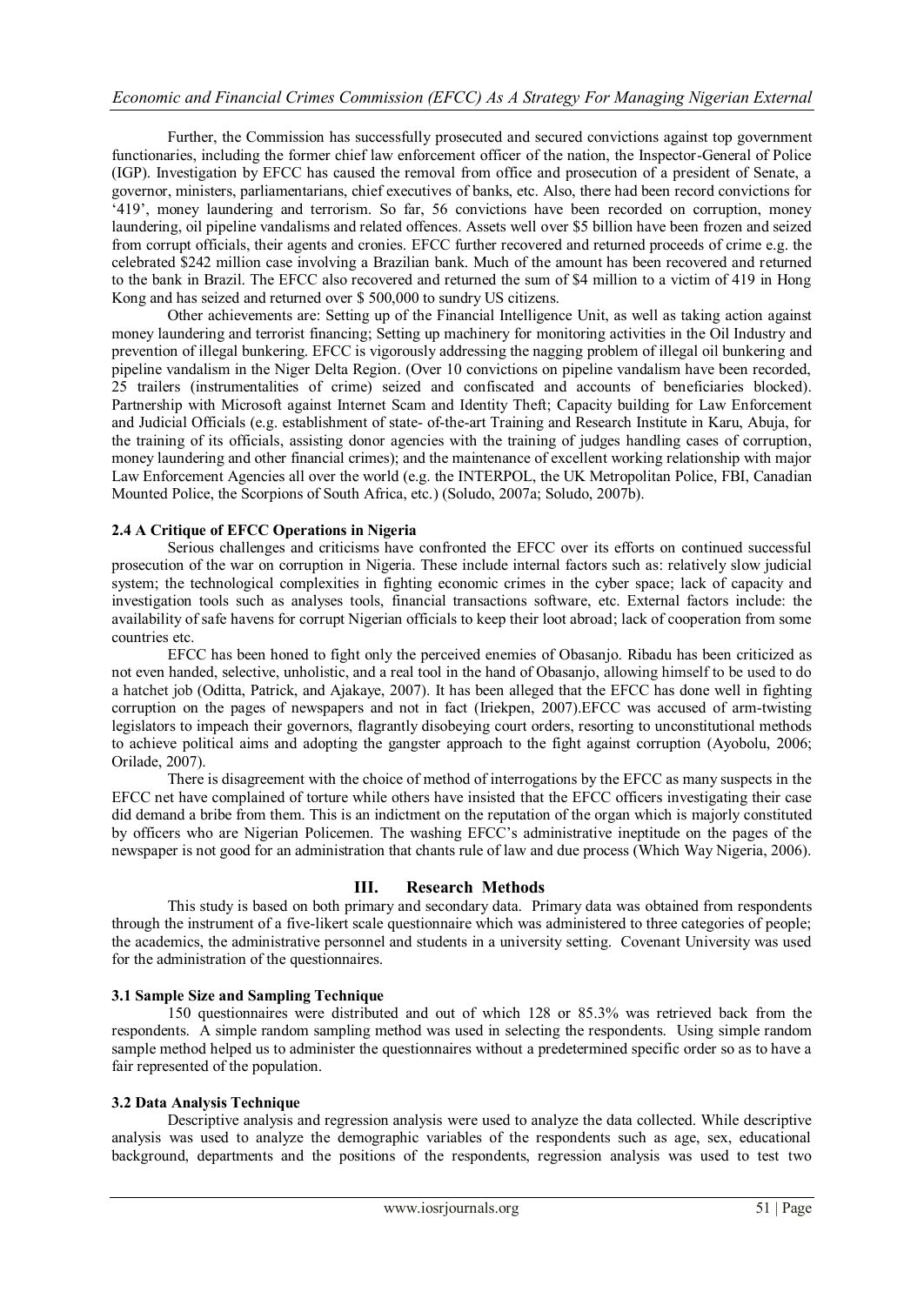hypotheses postulated in section of this work. Regression analysis will help us the test the relationship between the dependent and independent variables.

### **3.3 Data Analysis**

The data collected was analyzed in this section using descriptive and regression analysis. **Table 1 Percentage Distribution by Sex**

| Table T Terecutage Distribution by<br>$\mathbf{v}$ |        |           |         |  |  |  |
|----------------------------------------------------|--------|-----------|---------|--|--|--|
|                                                    |        | Frequency | Percent |  |  |  |
| Valid                                              | Male   |           |         |  |  |  |
|                                                    | Female | רי        |         |  |  |  |
|                                                    | Total  | 128       | 100.0   |  |  |  |
|                                                    |        |           |         |  |  |  |

Table 1 above shows the sex variable of the respondents. The table revealed that 43% of the respondents are male while 57% of them are female.

|       |           |           | $\overline{\phantom{a}}$ |
|-------|-----------|-----------|--------------------------|
|       |           | Frequency | Percent                  |
| Valid | $15 - 20$ | 29        | 22.7                     |
|       | $21 - 26$ | 47        | 36.7                     |
|       | 27-32     | 30        | 23.4                     |
|       | 33-38     | 15        | 11.1                     |
|       | 39-above  |           | כ.כ                      |
|       | Total     | 128       | 100.0                    |

### **Table 2 Percentage Distribution by Age**

Table 2, indicates that 22.7% of the respondents are in the age range of 15-20, while 36.7%of them are in the range of 21-32, 23.4% of them are in the age bracket of 27-32 while 11.7% and 5.5% are within the age bracket of 33-38 and 39 and above respectively.

|  |  | Table 3 Percentage Distribution by Educational background |  |  |  |
|--|--|-----------------------------------------------------------|--|--|--|
|--|--|-----------------------------------------------------------|--|--|--|

|       |             | Frequency | Percent |
|-------|-------------|-----------|---------|
| Valid | <b>WASC</b> | 48        |         |
|       | <b>OND</b>  |           |         |
|       | HND/B.SC    | - -<br>ээ |         |
|       | MBA/M.SC    | 25        |         |

Table 3 shows 37.5% of respondents are WASC holders, 0.8% OND holders, 41.4% HND/B.SC holders, and 19.5% MBA/M.SC. holders.

|       | Tuble + Telechinge Distribution by Deput thiene I aculty |                    |         |
|-------|----------------------------------------------------------|--------------------|---------|
|       |                                                          | Frequency          | Percent |
| Valid | CBS                                                      | 70<br>$\bf \sigma$ | 60.9    |
|       | CHD                                                      |                    |         |
|       | CST                                                      | 44                 | 34.4    |
|       | Total                                                    | $\Omega$           | 00.     |

### **Table 4 Percentage Distribution by Department/Faculty**

Table 4 shows that 60.9% of respondents are from College of Business and Social Sciences, 4.7% from College of Human Development, and 34.4% from College of Science and Technology.

|       |                | Frequency | Percent |
|-------|----------------|-----------|---------|
| Valid | Students       |           | 24.2    |
|       | Admin Officers | n n<br>∠∠ | -       |
|       | Lecturers      |           | 58.6    |
|       | Total          | 28        | 100.0   |

Table 5 indicates that 24.2% of respondents are students, 17.2% admin staff, while 58.6% are lecturers.

#### **Testing of the Hypotheses**

Two null hypotheses were postulated in this study and this section contains the results of the regression analysis used for testing them.

#### **Hypothesis One**

Ho: The existence of EFCC is not a relevant component for External Reserves Management in Nigeria.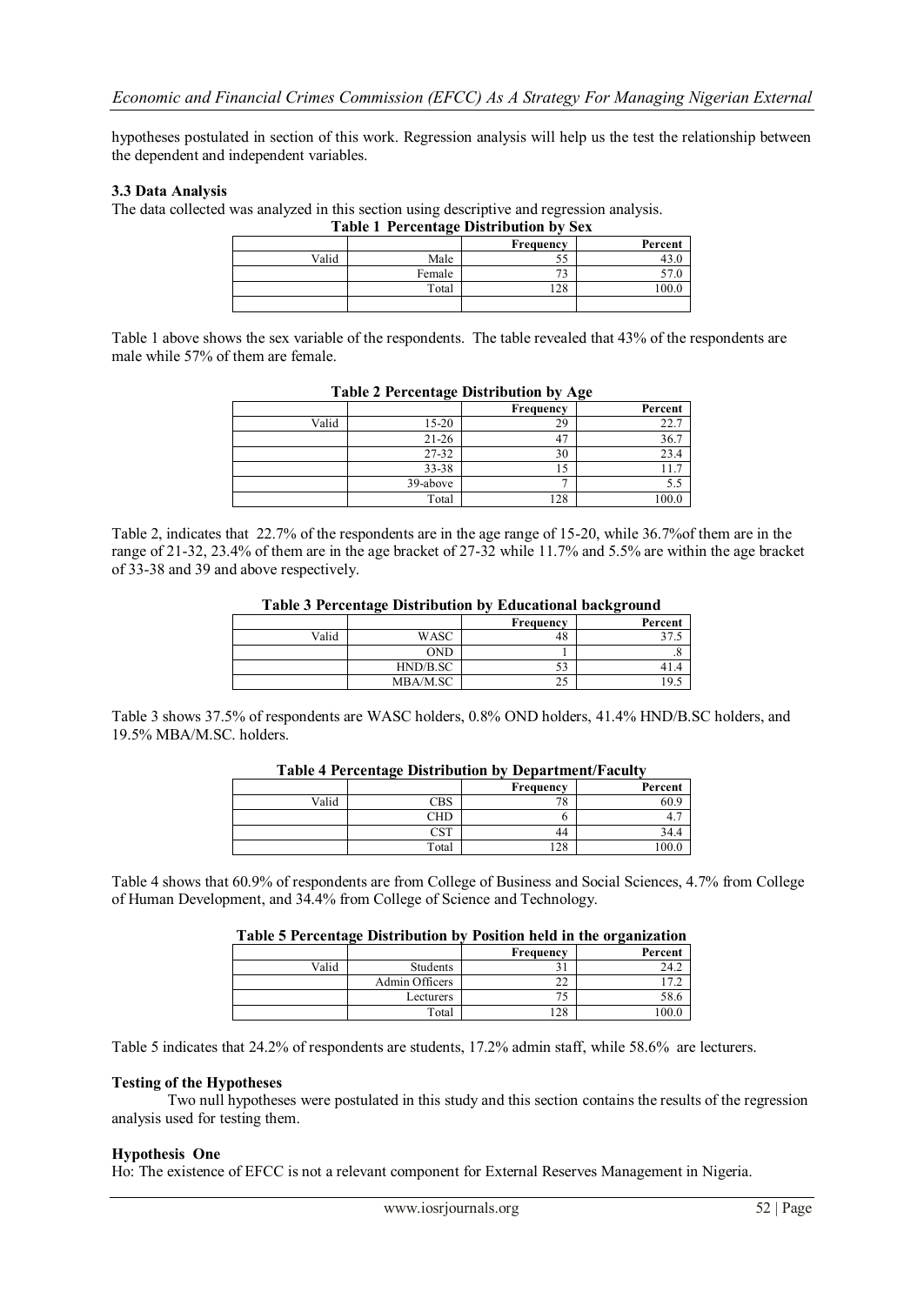#### **Data Presentation**

#### **Model Summary**

| Model                                                                                                                      |                   | R Square | Adjusted<br>R Square | Std. Error of<br>the Estimate |  |  |  |
|----------------------------------------------------------------------------------------------------------------------------|-------------------|----------|----------------------|-------------------------------|--|--|--|
|                                                                                                                            | .353 <sup>a</sup> | .125     | .118                 | .892425                       |  |  |  |
| a. Predictors: (Constant), EFCC is a key strategy for<br>and also all sees a service the also a sees a set that Mit seed a |                   |          |                      |                               |  |  |  |

external reserv es management in Nigeria

#### **Table 6 Correlations between Independent and Dependent Variables**

|                                                                                                                                                                  | Coefficients <sup>a</sup>                                                |                                 |            |                               |         |      |  |  |
|------------------------------------------------------------------------------------------------------------------------------------------------------------------|--------------------------------------------------------------------------|---------------------------------|------------|-------------------------------|---------|------|--|--|
|                                                                                                                                                                  |                                                                          | Unstandardized<br>Coeff icients |            | Standardized<br>Coeff icients |         |      |  |  |
| Model                                                                                                                                                            |                                                                          | В                               | Std. Error | <b>Beta</b>                   |         | Sig. |  |  |
|                                                                                                                                                                  | (Constant)                                                               | 2.210                           | .337       |                               | 6.548   | .000 |  |  |
|                                                                                                                                                                  | EFCC is a key strategy<br>for external reserves<br>management in Nigeria | .356                            | .084       | .353                          | 4 2 4 2 | .000 |  |  |
| a. Dependent Variable: EFCC has been able to safeguard Nigerian treasury and external reserves<br>against wanton looting of public and private corrupt of ficers |                                                                          |                                 |            |                               |         |      |  |  |

**Result**: Since P value is less than  $0.05$ , that is, (p-value  $=0.000 < 0.05$ ), we reject the Null Hypotheses (Ho) and accept Alternative Hypothesis  $(H_1)$ , concluding that the existence of EFCC is a relevant component for external Reserves Management in Nigeria

#### **Hypothesis Two**

Ho: Curbing of corruption and improving Nigeria's external image are not elements for External Reserves Management.

#### **Data Presentation**

#### **Model Summary**

| Model |                  | R Square | Adiusted<br>R Square | Std. Error of<br>the Estimate |
|-------|------------------|----------|----------------------|-------------------------------|
|       | 340 <sup>a</sup> | 115      | 108                  | 83793                         |

a. Predictors: (Constant), EFCC actions have led to increased investors' conf idence and f oreign exchange inflow into Nigeria

#### **Table 7 Correlations between Independent and Dependent Variables**

| Coefficients <sup>a</sup> |                                                                                                                             |                                 |              |                                       |                |              |  |
|---------------------------|-----------------------------------------------------------------------------------------------------------------------------|---------------------------------|--------------|---------------------------------------|----------------|--------------|--|
|                           |                                                                                                                             | Unstandardized<br>Coeff icients |              | St and ardized<br><b>Coefficients</b> |                |              |  |
| Model                     |                                                                                                                             | B.                              | Std. Error   | Beta                                  |                | Sig.         |  |
|                           | (Constant)<br>EFCC actions have<br>led to increased<br>investors' confidence<br>and foreign exchange<br>inflow into Nigeria | 2.692<br>.362                   | .351<br>.090 | .340                                  | 7.661<br>4.038 | .000<br>.000 |  |
|                           | a. Dependent Variable: Activities of EFCC have reduced corruption, improved Nigeria's image,<br>and her external reserves   |                                 |              |                                       |                |              |  |

and her external reserves a.

**Result**: Since P value is less than 0.05, that is, (p-value=0.000 < 0.05), we also reject the Null Hypotheses (Ho) and accept Alternative Hypothesis ( $H_1$ ), concluding that curbing of corruption and improving Nigeria's image are elements for External Reserves Management.

#### **Summary of the Findings**